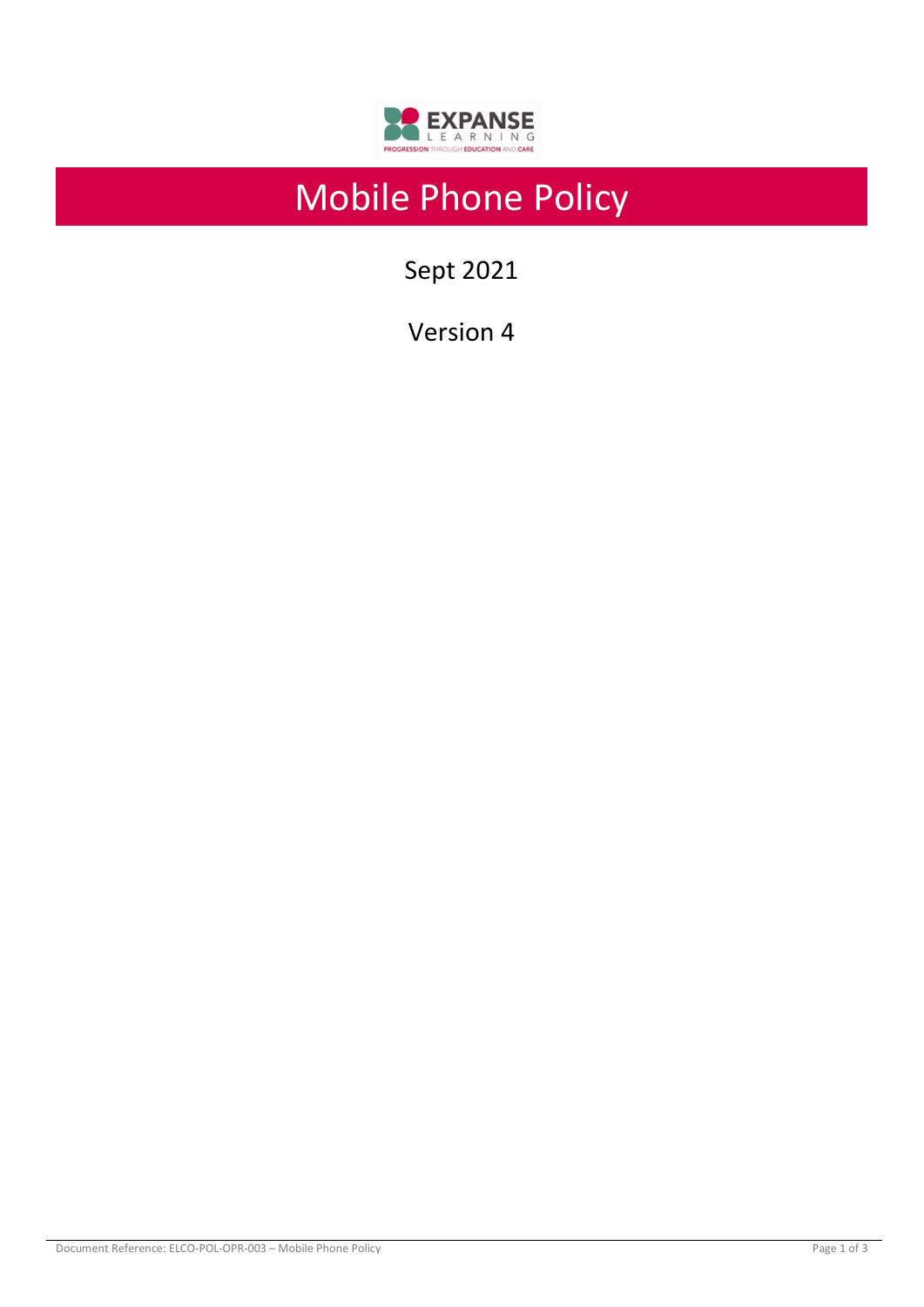# **1. Scope**

This policy applies to all staff at Expanse Learning College(Hereafter referred to as the College).

# **2. Rationale**

Mobile phones are now part of modern society and the majority of students will now own a mobile phone. We understand that for safety reasons students will carry a mobile phone in order to contact parents/carers after College/before College; however, mobile phones can lead to several problems in College such as bullying, disruption to lessons and inappropriate web usage. As a College, we strongly encourage our students to talk to each other and develop friendship groups at break and lunchtime, as opposed to using their mobile phones. As a result, the use of mobile phones during College hours is restricted and students found using their mobile phone during College hours will be dealt with in accordance with this policy.

### **3. Objectives**

- o To clarify the College position on mobile phones.
- o To ensure that staff, students and parents are fully conversant with the policy and understand the reasons for the policy.
- $\circ$  To support our behaviour management policy, which aims for outstanding behaviour and safety of students across the College.
- $\circ$  To ensure that student welfare and safeguarding incidents associated with mobile phones are minimised.

### **4. Guidelines**

- o Mobile phones must remain switched off during sessions.
- o Any student seen using their mobile phone during sessions will be challenged.
- $\circ$  Students are allowed to use their phone to contact home relating to safety/transport or for personal reasons external activity. In this instance, staff should allow students to use their phone on the College site where appropriate.
- $\circ$  Students who persistently infringe the mobile phone policy will be spoken to by the manager. If this continues, the student will be referred to the pastoral team who will implement a relevant strategy in collaboration with the teaching team.
- o The policy will be placed on the College website for parents/carers to access.
- $\circ$  When issues with mobile phones exist that involve serious misuse of the phone such as transmitting images, cyber bullying, accessing inappropriate content; students will be challenged and appropriate action taken and may result in disciplinary action and police involvement if necessary.
- $\circ$  Parents/carers are reminded that in cases of emergency, the College office is the first point of contact and office staff can ensure your child is reached quickly and assisted in any relevant way. Passing on messages through College reception also reduces the likelihood of disrupting sessions inadvertently.

#### **5. Theft or damage**

The College accepts no responsibility for replacing lost, stolen or damaged mobile phones or devices if they are bought into College. Mobile phones that are found in the College and whose owner cannot be located should be handed to the College reception. The College accepts no responsibility for students who lose or have their mobile phones stolen while travelling to and from College.

#### **6. Monitoring arrangements**

This policy will be reviewed every 12 months but can be revised as needed.